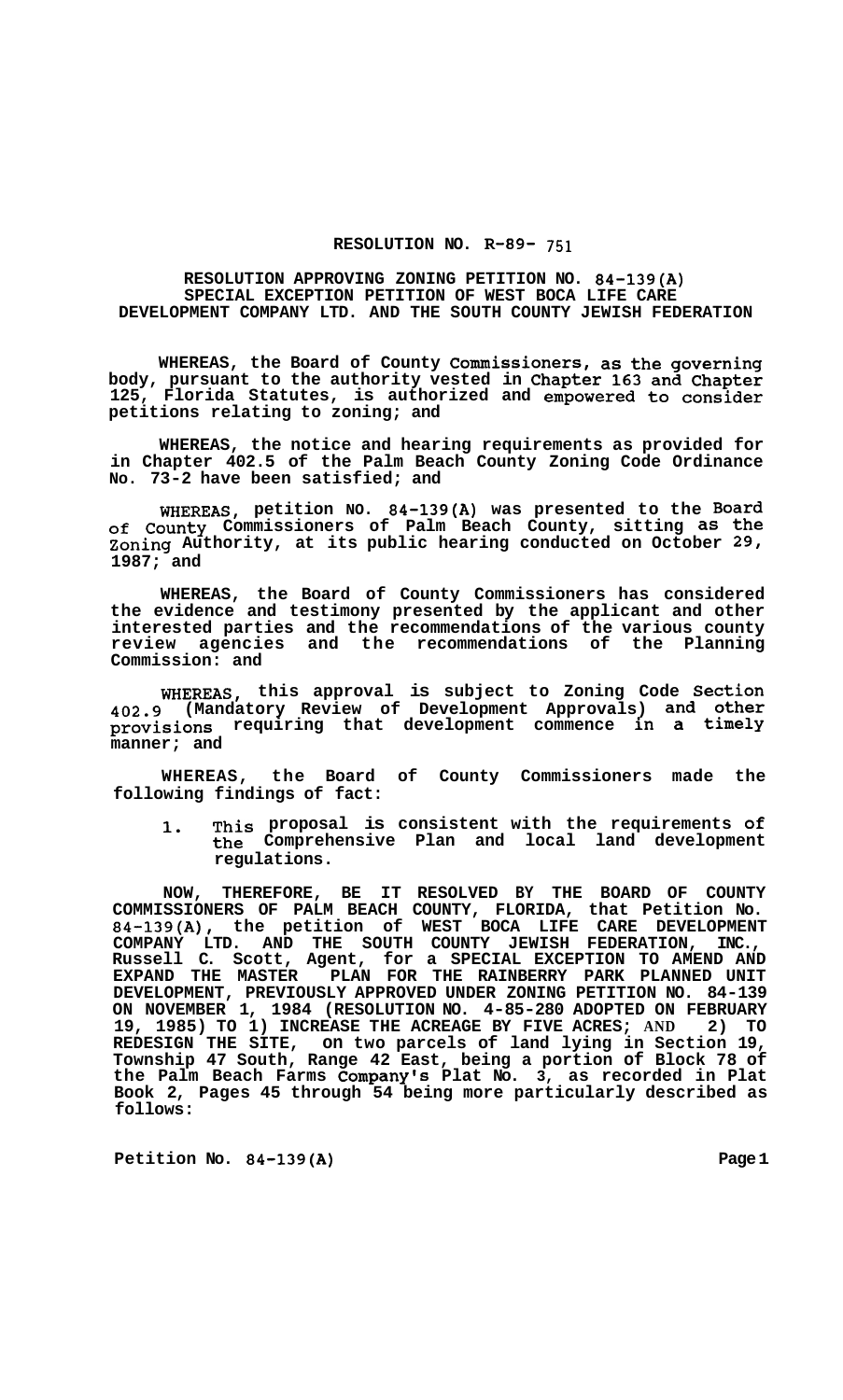## **PARCEL 1**

**Beginning at the Northwest corner of Tract 42 of said Block 78; thence North 9 degrees 37' 02" East a distance of 2642.00 feet to the Northeast corner of Tract 37 of said Block 78; thence South**  *00* **degrees 22' 58" East along the East line of Tracts 37** & **48 of said Block 78, a distance of 968.63 feet, thence South 89 degrees 37' 02" West, departing from the East line of said Tract 48 a distance of 931.55 feet, thence South 57 degrees 25l 43" West a distance of 255.35 feet the centerline of proposed Central Park Boulevard North and a point on a curve having a radius of 350.00 feet from which a radial line bears South 57 degrees 25' 43" West, Thence Northwesterly along the arc of said curve, subtending a central angle of 19 degrees 38' 39", a distance of 120.00 feet, thence North 37 degrees 47' 04" East departing from said proposed centerline, a distance of 392.06 feet; thence North**  *00* **degrees 22' 58'' West a distance of 272.24 feet; thence South 89 degrees 37' 02ll West a distance of 458.56 feet; thence South**  *00* **degrees 22' 58" East a distance of 505.65 feet to the proposed centerline of Central Park Boulevard North, thence along said proposed centerline the following five courses and distances 1) South 89 degrees 37; 02" West a distance of 223.09 feet to the beginning of a curve, having a radius** *of* **393.81 feet from which a radial line bears South** *00* **degrees 22' 58" East, thence 2) Westerly and Southwesterly along the arc of said curve, subtending a central angle of 28 degrees 29' 44", a distance of 195.86 feet; thence 3) South 61 degrees 07' 18'l West a distance of 198.25 feet to the beginning of a curve, having a radius of 393.81 feet from which a radial line bears North 28 degrees 52' 42" West, thence 4) Southwesterly and Westerly along the arc of said curve, subtending a central angle of 28 degrees 29' 44", a distance of 195.86 feet; thence 5) South 89 degrees 37' 02'' West a distance of 415.01 feet to the West line of said Block 78; thence North** *00* **degrees 53' 32" West, along the West line of said Block 78, a distance of 1131.14 feet to the Point of Beginning. TOGETHER WITH** 

### **PARCEL 2**

**All of Tract 36, of said Block 78, located on the east side of State Road No. 7 (U.S. 441), approximately .5 mile south of Glades Road (S.R. 808), was approved as advertised, subject to the following conditions:** 

- **1. The developer shall comply with all previous conditions of approval unless expressly modified herein.**
- **2. Prior to master plan certification, the master plan shall be amended to indicate the following:** 
	- **a. The area of Cypress mitigation as specified in Condition No. 3, below.**

Petition No. 84-139(A) Page 2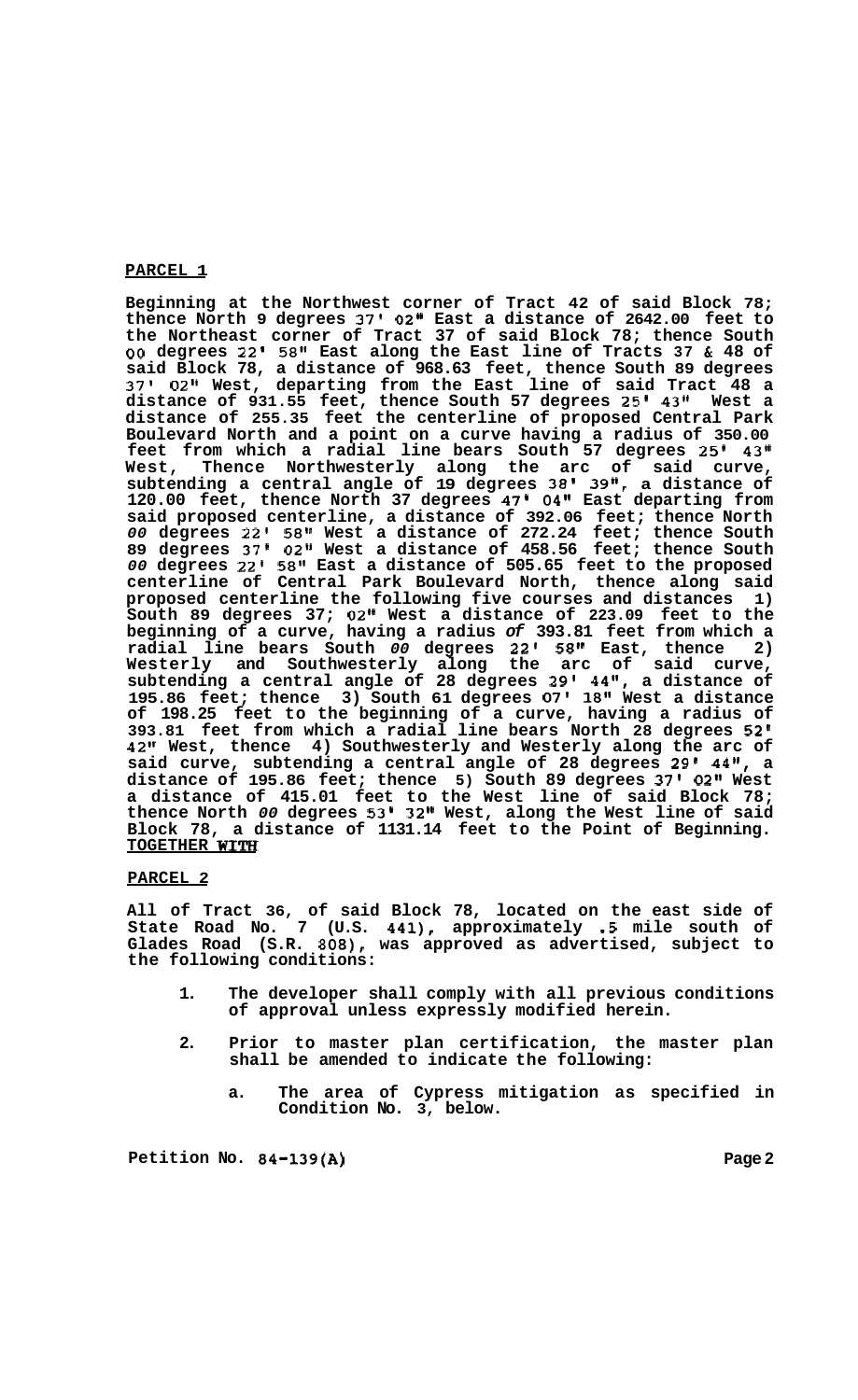- **b. Acreage of the maintenance area and the proposed use.**
- **c. Open space breakdown in the tabular data.**
- **3. A representative of the petitioner, the Zoning Division, and South Florida Water Management District shall meet on site to define and determine the Cypress preservation boundaries on the west side of the Lake Worth Drainage District Lateral Canal No. 47. The boundaries shall be designated on the master plan. Intrusion into the area, other than for the removal of prohibited species, shall be limited to the one pedestrian link shown on the master plan. The removal of the Cypress on the east side of the L-47 Canal shall be mitigated by relocating the existing trees, or planting new Cypress near the entrance road. A report detailing the mitigation plan shall be submitted to the Zoning Division and approved as a supplement to the vegetation removal information simultaneously with the site plan review application.**
- **4. Since sewer service is available to the property, septic tank shall not be approved for use on said property.**
- *5.*  **Since water service is available to the property, a potable water well shall not be approved for use on said property.**
- *6.*  **The property owner shall pay a Fair Share Fee in the amount and manner required by the "Fair Share Contribution for Road Improvements Ordinance" as it presently exists or as it may from time to time be amended. The Fair Share Fee for this project presently is \$2,813.00 (105 trips X \$26.79 per trip).**
- *7.*  **Prior to master plan certification, the petitioner shall convey to the Lake Worth Drainage District the West 45 feet of the subject property for the right-of- way for the E-1 Canal by Quit Claim Deed or an Easement Deed in the form provided by the District.**
- **8. All lighting shall be directed away from the adjacent residential area.**
- **9. Tennis court and baseball field lighting shall be extinguished by 11:OO P.M.**
- **10. The trees allocated to meet the minimum tree planting requirements within the active recreation area shall be distributed along the property lines adjacent to residential lots or residentially zoned property.**

**Petition No. 84-139(A) Page 3**